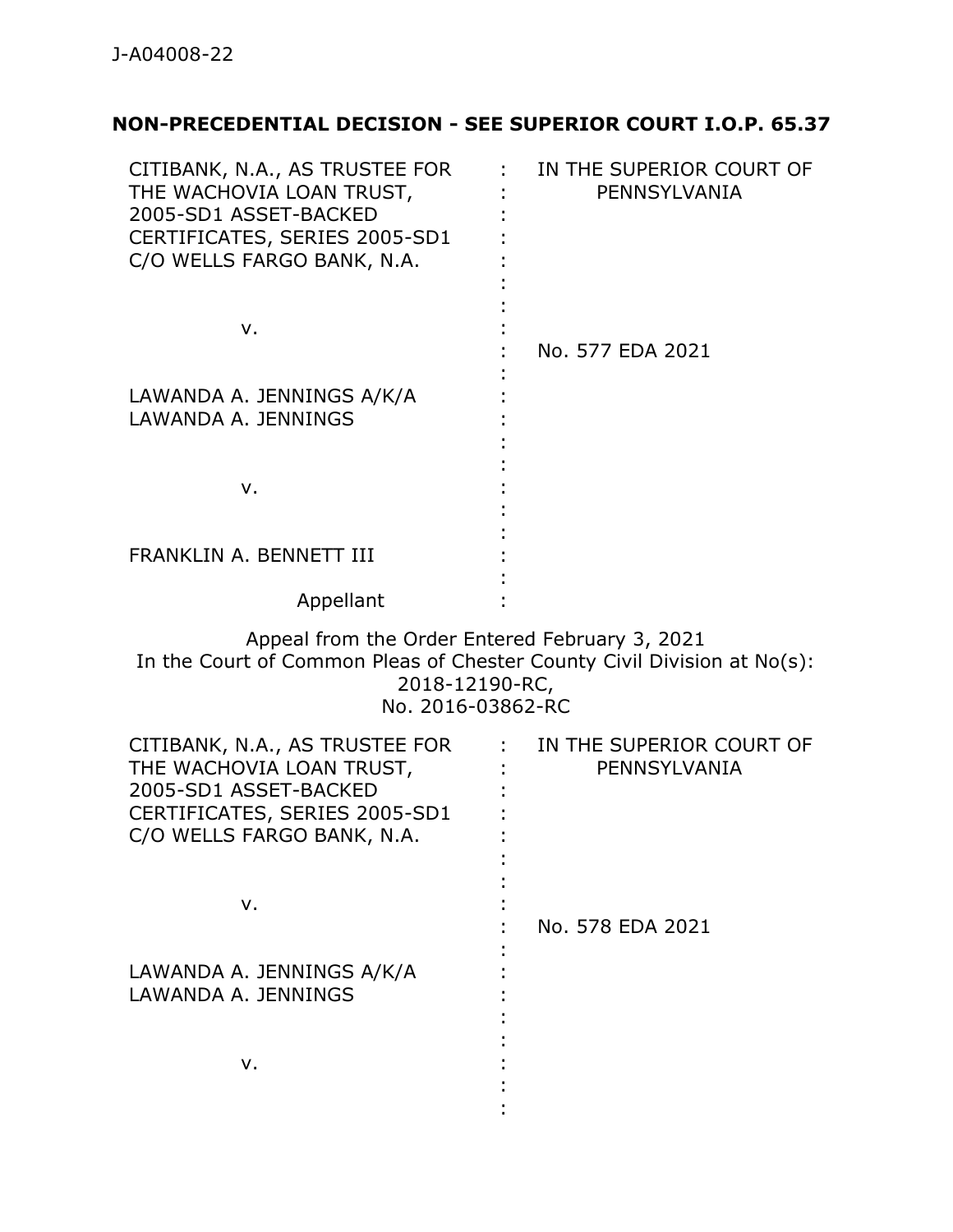FRANKLIN A. BENNETT III Appellant : : :

Appeal from the Order Entered February 3, 2021 In the Court of Common Pleas of Chester County Civil Division at No(s): 2018-12190-RC, No. 2016-03862-RC

BEFORE: LAZARUS, J., NICHOLS, J., and McLAUGHLIN, J.

MEMORANDUM BY LAZARUS, J.: **FILED MAY 17, 2022**

\_\_\_\_\_\_\_\_\_\_\_\_\_\_\_\_\_\_\_\_\_\_\_\_\_\_\_\_\_\_\_\_\_\_\_\_\_\_\_\_\_\_\_\_

Franklin A. Bennett,  $III$ ,<sup>1</sup> appeals from the orders entered, in the Court of Common Pleas of Chester County, at Nos. 2016-03861-RC (Foreclosure Action) and 2018-12190-RC (Quiet Title Action), granting summary judgment in favor of Citibank.<sup>2</sup> We affirm.<sup>3</sup>

The tortured procedural and factual history of this case revolves around

a property located at 516 Brookview Road, Exton, Pennsylvania (the

<sup>2</sup> On June 3, 2021, our Court *sua sponte* consolidated Bennett's appeals at Nos. 577 EDA 2021 and 578 EDA 2021. *See* Pa.R.A.P. 513.

<sup>&</sup>lt;sup>1</sup> On January 23, 2019, the Pennsylvania Disciplinary Board suspended Bennett's license to practice law pursuant to Pa.R.D.E. 214(d)(2). On August 4, 2020, the trial court in the instant case learned of Bennett's suspension and removed him as attorney for Lawanda A. Jennings, the defendant in the Foreclosure Action. Since that time, Jennings has been acting *pro se*. Ultimately, the trial court permitted Bennett to appear as an intervenor, as he had purchased the property from Jennings during the proceedings.

 $3$  Jennings has not appealed the trial court's determinations, nor has she filed a brief with this Court. It appears that after Bennett was removed as attorney of record, Jennings ceased filing anything in either case.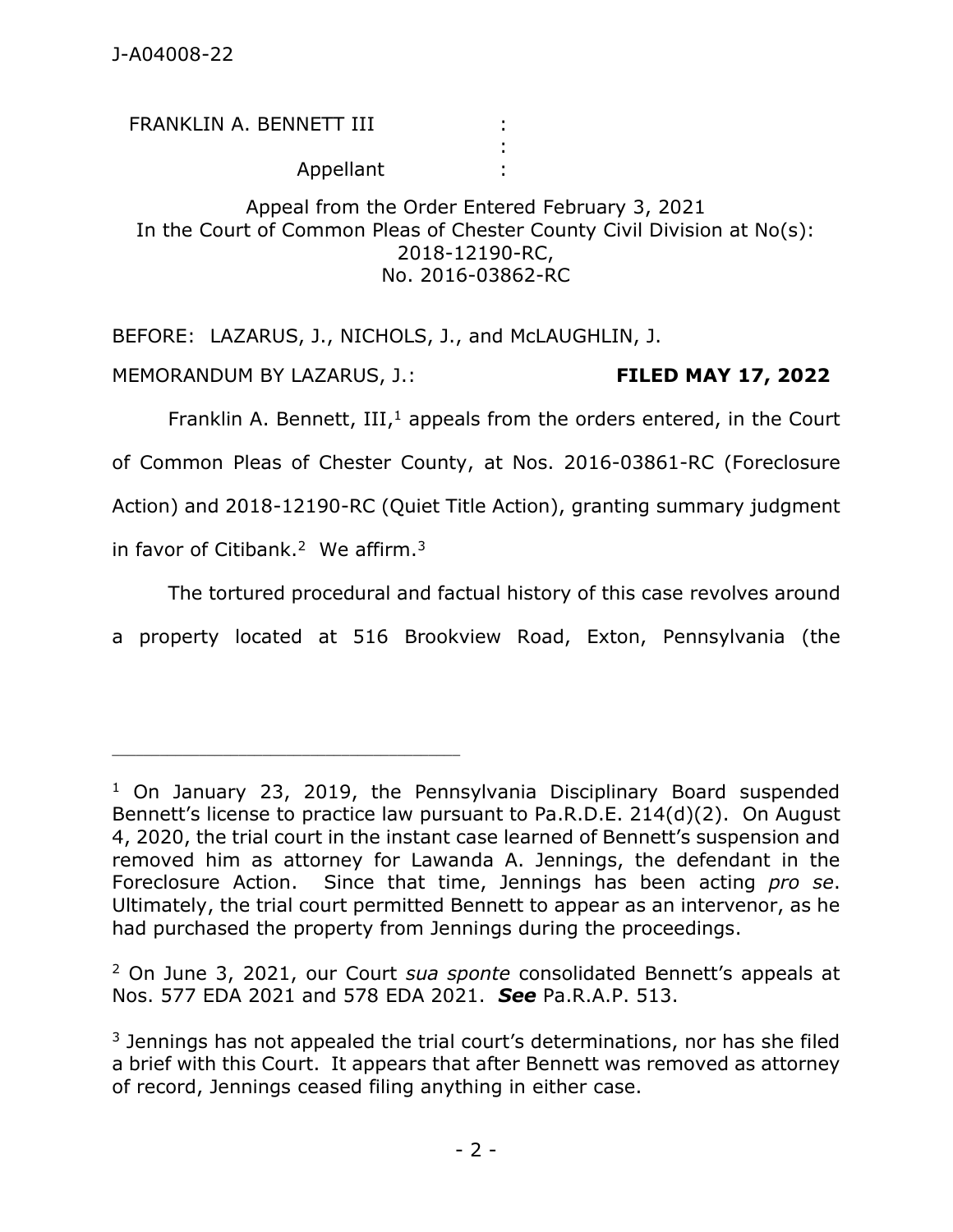property). In the Foreclosure Action, Citibank<sup>4</sup> is the plaintiff, Jennings the defendant, and Bennett the intervenor. In the Quiet Title Action, Bennett is the plaintiff, and Citibank is the defendant. The trial court provides a much more detailed summary, which we do not repeat here. *See* Trial Court Opinion, 2/3/21, at 2-11.

Briefly, in April 1996, TMS made a loan to Jennings in the amount of \$88,000. Jennings defaulted on the mortgage by failing to make the payments when due on March 1, 2008.<sup>5</sup> On April 22, 2016, Citibank commenced the Foreclosure Action. On June 14, 2016, Jennings deeded the property to Bennett for a payment of  $$40,000$  in cash and in-kind.<sup>6</sup>

\_\_\_\_\_\_\_\_\_\_\_\_\_\_\_\_\_\_\_\_\_\_\_\_\_\_\_\_\_\_\_\_\_\_\_\_\_\_\_\_\_\_\_\_

<sup>4</sup> While the instant mortgage was originally held by The Money Store Mortgage, Inc. (TMS), it was ultimately assigned to Citibank. *See* Trial Court Opinion, 2/3/21, at 3-4.

<sup>&</sup>lt;sup>5</sup> We note that substantial delays were caused in these proceedings, in part, by the COVID-19 pandemic, a bankruptcy filing by Jennings, and two bankruptcy filings by Bennett (the "first Bennett bankruptcy" and the "second Bennett bankruptcy," respectively). *See* Trial Court Opinion, 2/3/21, at 3-11.

<sup>6</sup> Bennett represented to the trial court that Jennings sold him the property for \$10,000. However, Bennett represented Jennings when she filed an answer that stated the property was worth \$40,000. Answer to Complaint, 2/16/18, at ¶¶ 37, 39. Based on Jennings' pleading, the property was valued at \$40,000 and was transferred to Bennett for a payment of \$10,000, plus Bennett's in-kind contribution of \$30,000.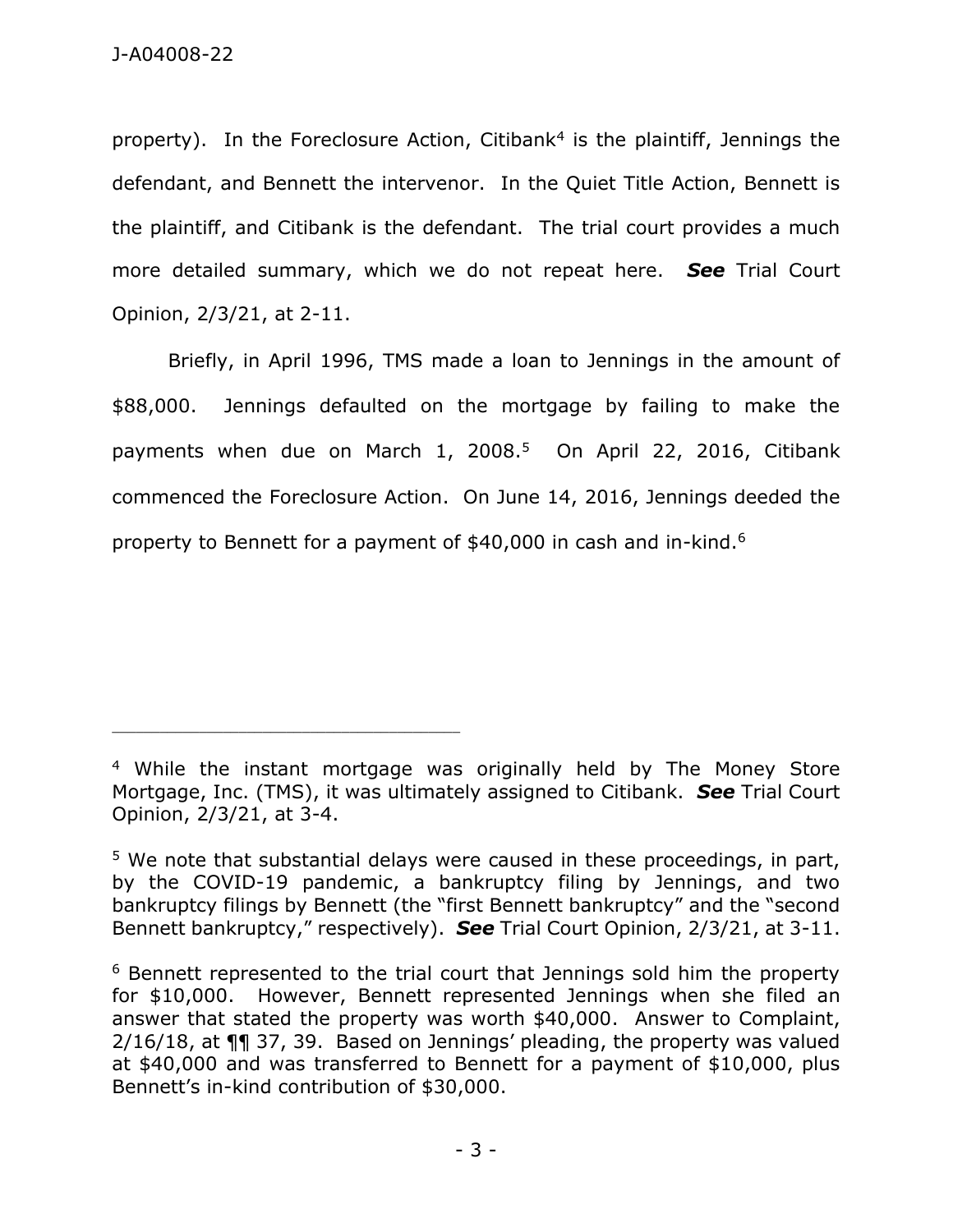## J-A04008-22

On June 14, 2016, Bennett commenced the first Bennett bankruptcy.<sup>7</sup> During the pendency of the first Bennet bankruptcy, the trial court permitted the property to be sold via sheriff's sale. The property was ultimately sold at sheriff's sale for \$25,000. However, on May 11, 2017, Citibank moved to set aside the sheriff's sale and to vacate the default judgment, citing the automatic stay<sup>8</sup> from the first Bennett bankruptcy, which the trial court granted.<sup>9</sup>

On February 16, 2018, Bennett entered his appearance on behalf of Jennings in the Foreclosure Action and filed an answer with new matter and counterclaim on Jennings' behalf. In the counterclaim, Jennings sought to quiet title. On April 10, 2018, Bennett, on Jennings' behalf, filed a motion for order on judgment, in which he sought to prevent Citibank from asserting any right, lien, title, or interest in the property inconsistent with Jennings' answer, new matter, and counterclaim. Initially, on April 11, 2018, default judgment was entered on Jennings' counterclaim to quiet title; however, Citibank

\_\_\_\_\_\_\_\_\_\_\_\_\_\_\_\_\_\_\_\_\_\_\_\_\_\_\_\_\_\_\_\_\_\_\_\_\_\_\_\_\_\_\_\_

 $<sup>7</sup>$  It is not clear when Citibank learned of the first Bennett bankruptcy, but it</sup> appears that Citibank did not become aware of it until after the sheriff's sale on April 20, 2017.

<sup>&</sup>lt;sup>8</sup> A bankruptcy filing results in an automatic stay of judicial proceedings against the debtor. *See* 11 U.S.C. § 362(a)(1).

<sup>&</sup>lt;sup>9</sup> Subsequently, the U.S. Bankruptcy Court granted Citibank relief from the automatic stay. Relevantly, Bennett had identified the wrong Citibank entity as lienholder and, thus, Citibank was not identified as a creditor. As a result, the mortgage was not discharged.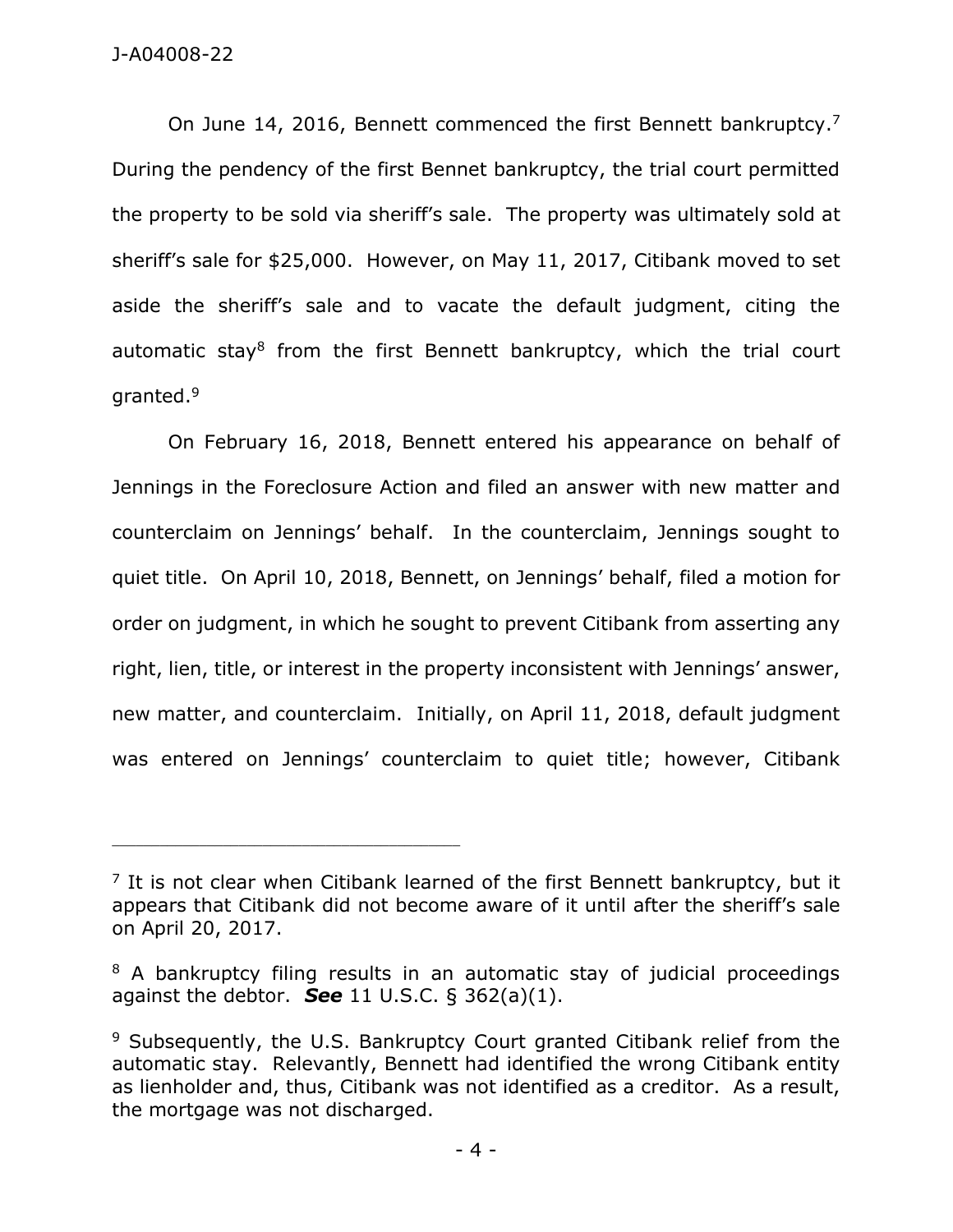subsequently petitioned to open and/or strike the default judgment. On November 14, 2018, the trial court entered an order striking the default judgment.

On November 16, 2018, the trial court entered an order denying Jennings any relief on the motion for order on judgment. On November 21, 2018, Bennett initiated the Quiet Title Action against Citibank, in which he raised claims for quiet title, breach of contract, and unjust enrichment. A default judgment was entered in the Quiet Title Action on January 19, 2019.

On January 18, 2019, Bennett filed the second Bennett bankruptcy. On the same date, Bennett filed suggestions of bankruptcy in the Foreclosure and Quiet Title Actions. On January 29, 2019, Citibank answered the complaint in the Quiet Title Action. On July 18, 2019, Citibank filed a petition to open or strike the default judgment in the Quiet Title Action. On or about July 31, 2019, the automatic stay in the second Bennett bankruptcy Action was lifted.

On January 17, 2020, the trial court struck the default judgment for failure to serve the complaint on Citibank in the Quiet Title Action. Bennett sought reconsideration on January 22, 2020, which was granted on February 3, 2020, by order directing the parties to conduct depositions addressing the underlying issues in the petition within 45 days and then brief the petition. Due, in part, to the COVID-19 pandemic, the trial court did not decide the motions until September 28, 2020. On September 28, 2020, following reconsideration of the matter, the trial court struck the default judgment.

- 5 -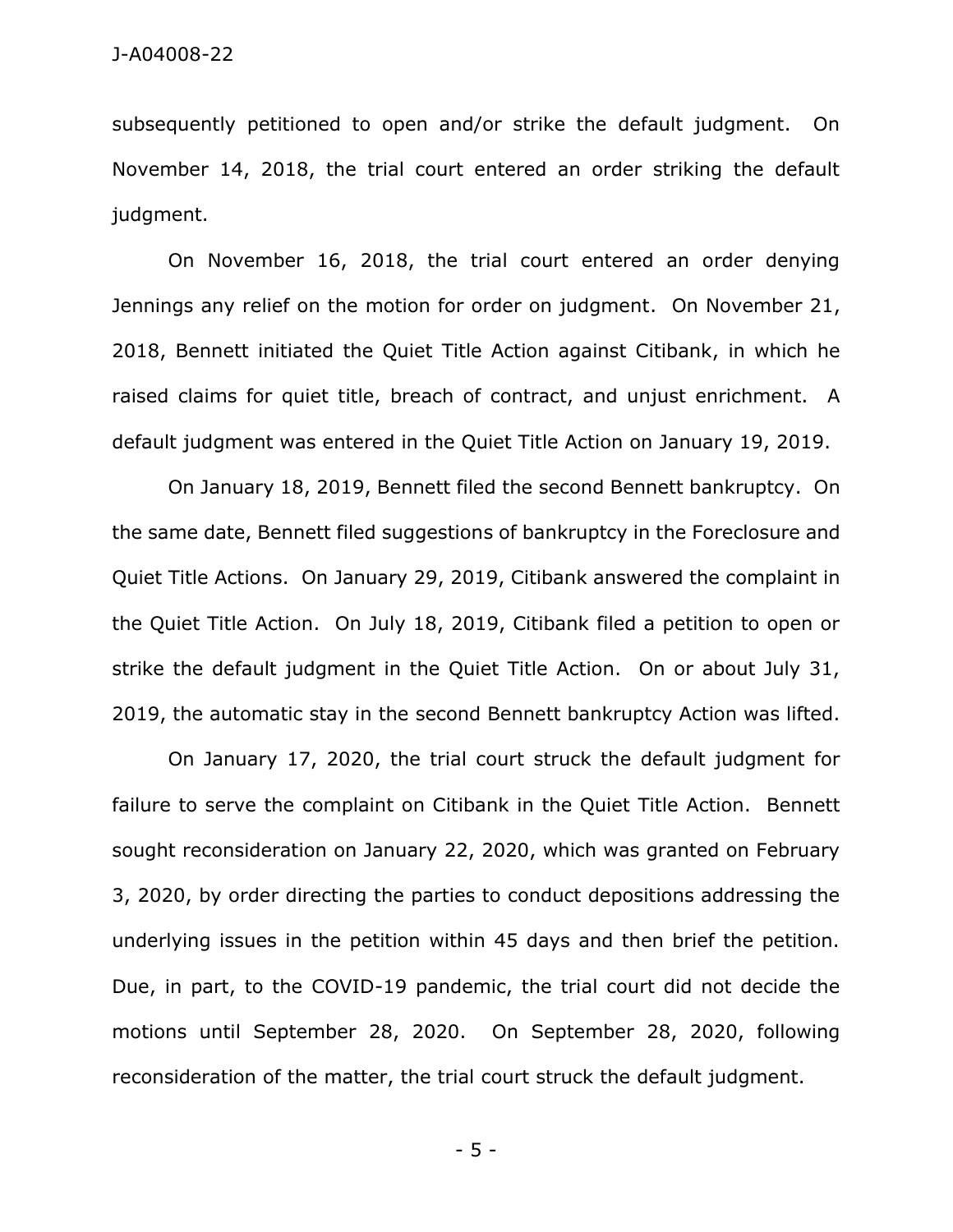On October 15, 2020, the trial court consolidated the cases, without opposition, for all purposes through trial. On October 29, 2020, Bennett filed an appeal to this Court from the order striking the default judgment in the Quiet Title Action. This Court, in a *per curiam* order, quashed Bennett's appeal for failure to appeal from a final order.

On November 12, 2020, Citibank filed a motion for summary judgment, which Bennett answered on December 14, 2020. Jennings, now *pro se*, did not answer the motion. The trial court subsequently granted Citibank's motions for summary judgment in the Foreclosure and Quiet Title Actions and dismissed Jennings' counterclaim for quiet title in the Quiet Title Action.

On March 2, 2021, Bennett filed two notices of appeal from the same order, and two identical court-ordered Pa.R.A.P. 1925(b) concise statement of errors complained of on appeal.

Prior to addressing the claims raised in Bennett's appellate brief, we must determine whether Bennett has preserved any claims in his Rule 1925(b) concise statements, where he identifies twelve claims, none of which contains any specificity. *See Lineberger v. Wyeth*, 894 A.2d 141, 148 (Pa. Super. 2006) ("[A] [c]oncise [s]tatement [that] is too vague to allow the court to identify the issues raised on appeal is the functional equivalent of no [c]oncise [s]tatement at all.").

Relevantly, Bennett's Rule 1925(b) statements broadly claim that the trial court's order was in error, without any specification. Indeed, the trial

- 6 -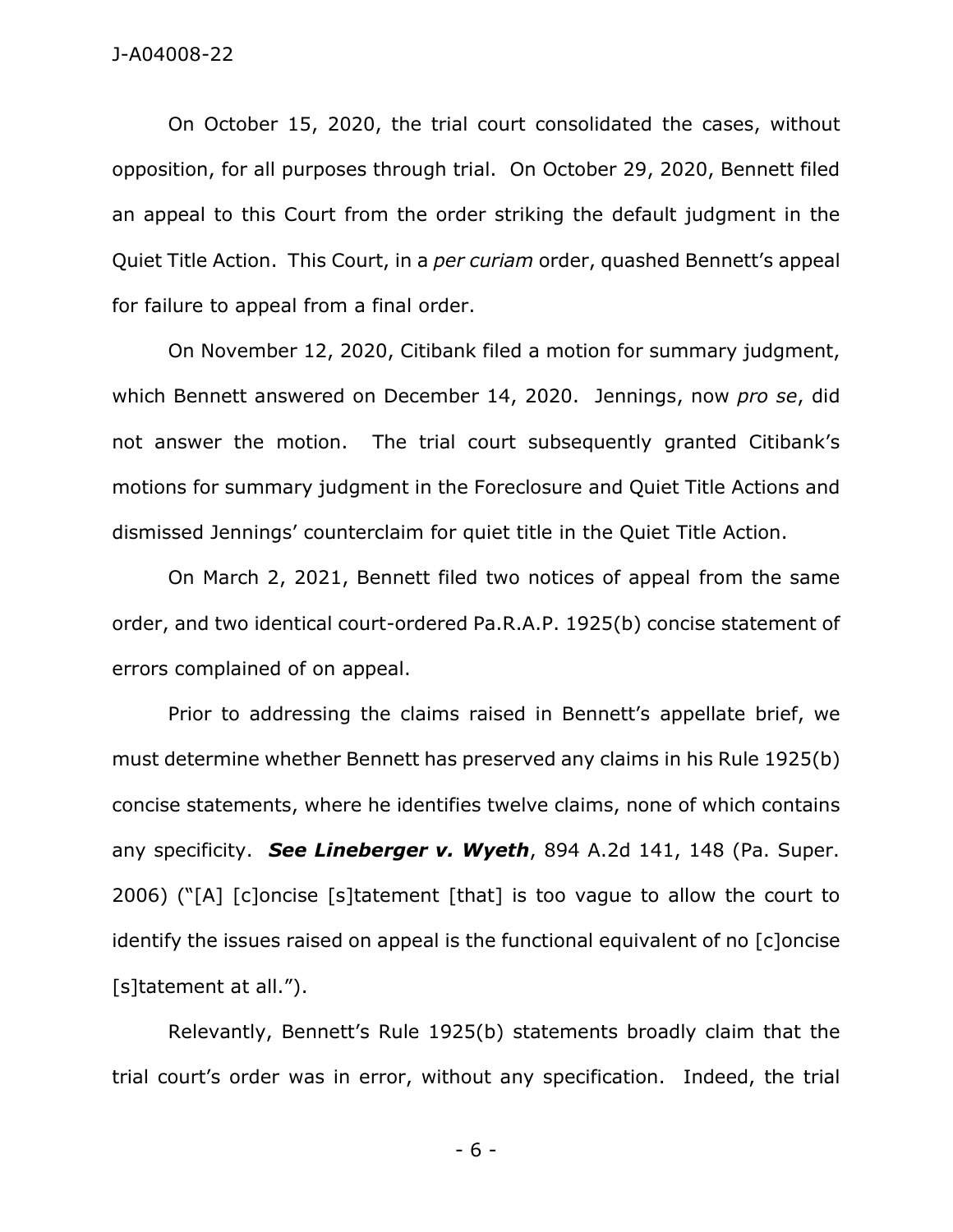court stated in its Rule 1925(a) opinion that it was entirely unclear what errors Bennett was raising on appeal. *See* Trial Court Opinion, 3/25/21, at 2-4. After review, we agree with the trial court and, accordingly, we find Bennett's claims waived. *See Lineberger*, *supra*.

Moreover, even if we persevered, Bennett's appellate brief is wholly deficient and, thus, constitutes another basis for waiver in this case. On August 23, 2021, Bennett filed an appellate brief and a contemporaneous request for an extension of time "to file an amended brief and reproduced record to be able to present a coherent brief." Application for Extension of Time to File Brief – Second Request, 8/23/21, at ¶ 5. This Court granted Bennett's request, struck his August 23, 2021 brief, and granted him an additional 60 days to file a new brief and reproduced record. *See* Order, 8/31/21, at 1. However, on November 1, 2021, Bennett filed an **identical** brief to his August 23, 2021, brief, which he had previously conceded was incoherent. Application for Extension of Time to File Brief – Second Request,  $8/23/21$ , at  $\P$  5.

Upon review, we conclude that, $10$  in addition to the above-described failings, Bennett's appellate brief is woefully deficient and fails to comply with our procedural rules. Notably, Bennett fails to cite to either the reproduced record or the certified record and, thus, fails to direct this Court to any part of

\_\_\_\_\_\_\_\_\_\_\_\_\_\_\_\_\_\_\_\_\_\_\_\_\_\_\_\_\_\_\_\_\_\_\_\_\_\_\_\_\_\_\_\_

<sup>&</sup>lt;sup>10</sup> We observe that, in its attempt to respond to Bennett's brief, Citibank has objected to the defective nature of his brief. *See* Brief for Appellee, at 24-26.